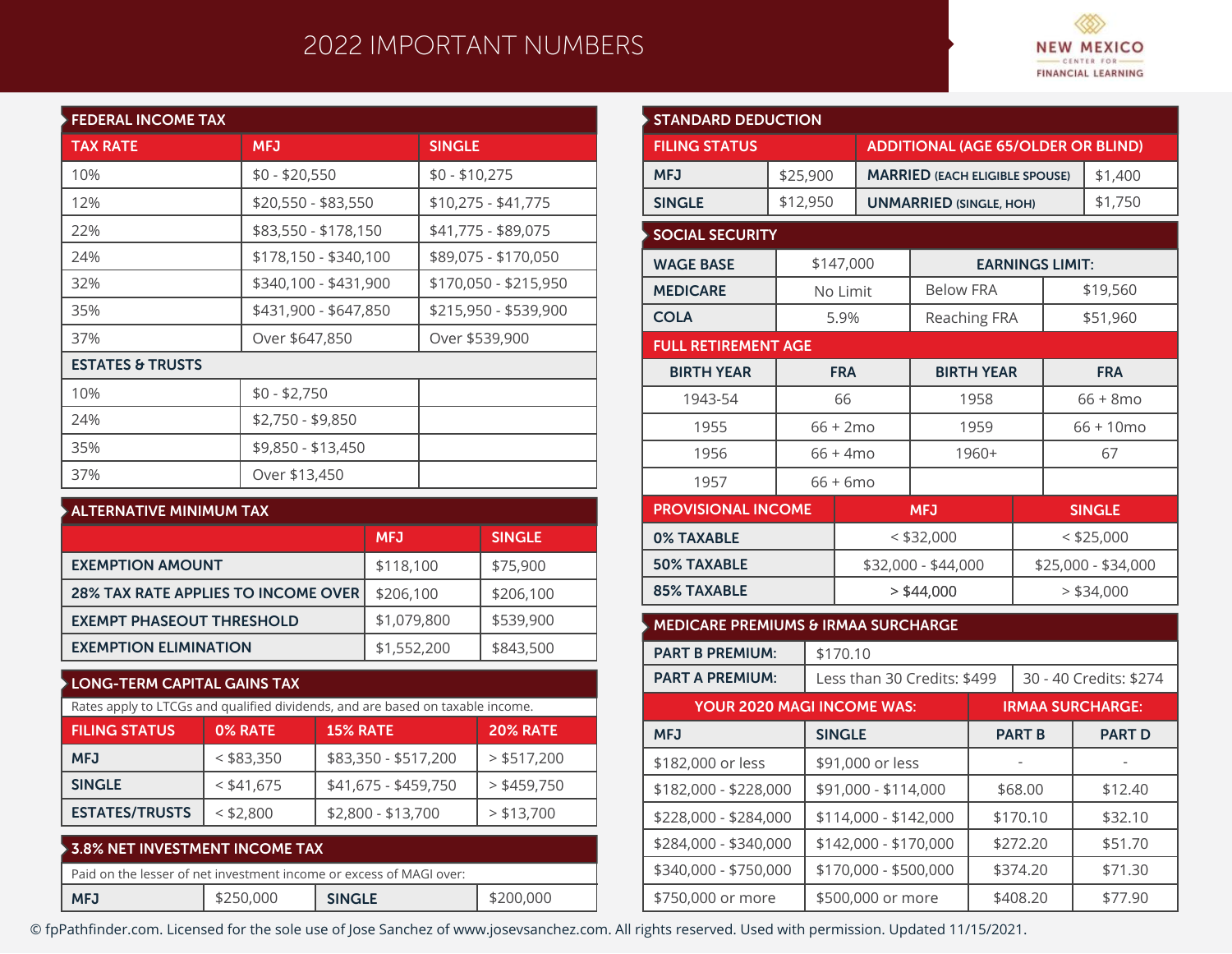## 2022 IMPORTANT NUMBERS

**UNIFORM LIFETIME**



**SINGLE LIFETIME TABLE (RMD)**

| <b>RETIREMENT PLANS</b>                                |                                                                |                       |                          |  |
|--------------------------------------------------------|----------------------------------------------------------------|-----------------------|--------------------------|--|
| ELECTIVE DEFERRALS (401(K), 403(B), 457)               |                                                                |                       |                          |  |
| <b>Contribution Limit</b>                              | \$20,500                                                       |                       |                          |  |
| Catch Up (Age 50+)                                     | \$6,500                                                        |                       |                          |  |
| 403(b) Additional Catch Up (15+ Years of Service)      |                                                                |                       | \$3,000                  |  |
| <b>DEFINED CONTRIBUTION PLAN</b>                       |                                                                |                       |                          |  |
| Limit Per Participant                                  |                                                                |                       | \$61,000                 |  |
| <b>DEFINED BENEFIT PLAN</b>                            |                                                                |                       |                          |  |
| Maximum Annual Benefit                                 |                                                                |                       | \$245,000                |  |
| <b>SIMPLE IRA</b>                                      |                                                                |                       |                          |  |
| <b>Contribution Limit</b>                              |                                                                | \$14,000              |                          |  |
| Catch Up (Age 50+)                                     |                                                                |                       | \$3,000                  |  |
| <b>SEP IRA</b>                                         |                                                                |                       |                          |  |
| Maximum % of Comp (Adj. Net Earnings If Self-Employed) |                                                                | 25%                   |                          |  |
| <b>Contribution Limit</b>                              | \$61,000                                                       |                       |                          |  |
| Minimum Compensation                                   |                                                                | \$650                 |                          |  |
| <b>TRADITIONAL IRA &amp; ROTH IRA CONTRIBUTIONS</b>    |                                                                |                       |                          |  |
| <b>Total Contribution Limit</b>                        |                                                                | \$6,000               |                          |  |
| Catch Up (Age 50+)                                     | \$1,000                                                        |                       |                          |  |
| <b>ROTH IRA ELIGIBILITY</b>                            |                                                                |                       |                          |  |
| <b>SINGLE MAGI PHASEOUT</b>                            |                                                                | \$129,000 - \$144,000 |                          |  |
| <b>MFJ MAGI PHASEOUT</b>                               |                                                                | \$204,000 - \$214,000 |                          |  |
|                                                        | <b>TRADITIONAL IRA DEDUCTIBILITY (IF COVERED BY WORK PLAN)</b> |                       |                          |  |
| <b>SINGLE MAGI PHASEOUT</b>                            | \$68,000 - \$78,000                                            |                       |                          |  |
| <b>MFJ MAGI PHASEOUT</b>                               |                                                                |                       | \$109,000 - \$129,000    |  |
| MFJ (IF ONLY SPOUSE IS COVERED)                        |                                                                |                       | \$204,000 - \$214,000    |  |
| <b>EDUCATION TAX CREDIT INCENTIVES</b>                 |                                                                |                       |                          |  |
|                                                        | <b>AMERICAN OPPORTUNITY</b>                                    |                       | <b>LIFETIME LEARNING</b> |  |
| <b>AMOUNT OF CREDIT</b>                                | 100% of first \$2,000,<br>25% of next \$2,000                  | 20% of first \$10,000 |                          |  |
| <b>SINGLE MAGI PHASEOUT</b>                            | \$80,000 - \$90,000                                            | \$80,000 - \$90,000   |                          |  |

\$160,000 - \$180,000

**MFJ MAGI PHASEOUT**

| TABLE (RMD)                                                                            |                               |                                           |                                            | Used to calculate RMD for certain beneficiaries of inherited<br>accounts. This is an abbreviated version. |                                            |            |         |                                            |               |  |
|----------------------------------------------------------------------------------------|-------------------------------|-------------------------------------------|--------------------------------------------|-----------------------------------------------------------------------------------------------------------|--------------------------------------------|------------|---------|--------------------------------------------|---------------|--|
| Used to calculate RMD for account owners<br>who have reached their RBD. Not to be used |                               |                                           |                                            | <b>AGE</b>                                                                                                | <b>SINGLE</b>                              | <b>AGE</b> | SINGLE  | <b>AGE</b>                                 | <b>SINGLE</b> |  |
| when spousal beneficiary is 10+ yrs younger.                                           |                               |                                           | 25                                         | 60.2                                                                                                      | 43                                         | 42.9       | 61      | 26.2                                       |               |  |
| <b>AGE</b>                                                                             | <b>FACTOR</b>                 | <b>AGE</b>                                | <b>FACTOR</b>                              | 26                                                                                                        | 59.2                                       | 44         | 41.9    | 62                                         | 25.4          |  |
| 72                                                                                     | 27.4                          | 88                                        | 13.7                                       | 27                                                                                                        | 58.2                                       | 45         | 41.0    | 63                                         | 24.5          |  |
| 73                                                                                     | 26.5                          | 89                                        | 12.9                                       | 28                                                                                                        | 57.3                                       | 46         | 40.0    | 64                                         | 23.7          |  |
| 74                                                                                     | 25.5                          | 90                                        | 12.2                                       | 29                                                                                                        | 56.3                                       | 47         | 39.0    | 65                                         | 22.9          |  |
| 75                                                                                     | 24.6                          | 91                                        | 11.5                                       | 30                                                                                                        | 55.3                                       | 48         | 38.1    | 66                                         | 22.0          |  |
| 76                                                                                     | 23.7                          | 92                                        | 10.8                                       | 31                                                                                                        | 54.4                                       | 49         | 37.1    | 67                                         | 21.2          |  |
| 77                                                                                     | 22.9                          | 93                                        | 10.1                                       | 32                                                                                                        | 53.4                                       | 50         | 36.2    | 68                                         | 20.4          |  |
| 78                                                                                     | 22.0                          | 94                                        | 9.5                                        | 33                                                                                                        | 52.5                                       | 51         | 35.3    | 69                                         | 19.6          |  |
| 79                                                                                     | 21.1                          | 95                                        | 8.9                                        | 34                                                                                                        | 51.5                                       | 52         | 34.3    | 70                                         | 18.8          |  |
| 80                                                                                     | 20.2                          | 96                                        | 8.4                                        | 35                                                                                                        | 50.5                                       | 53         | 33.4    | 71                                         | 18.0          |  |
| 81                                                                                     | 19.4                          | 97                                        | 7.8                                        | 36                                                                                                        | 49.6                                       | 54         | 32.5    | 72                                         | 17.2          |  |
| 82                                                                                     | 18.5                          | 98                                        | 7.3                                        | 37                                                                                                        | 48.6                                       | 55         | 31.6    | 73                                         | 16.4          |  |
| 83                                                                                     | 17.7                          | 99                                        | 6.8                                        | 38                                                                                                        | 47.7                                       | 56         | 30.6    | 74                                         | 15.6          |  |
| 84                                                                                     | 16.8                          | 100                                       | 6.4                                        | 39                                                                                                        | 46.7                                       | 57         | 29.8    | 75                                         | 14.8          |  |
| 85                                                                                     | 16.0                          | 101                                       | 6.0                                        | 40                                                                                                        | 45.7                                       | 58         | 28.9    | 76                                         | 14.1          |  |
| 86                                                                                     | 15.2                          | 102                                       | 5.6                                        | 41                                                                                                        | 44.8                                       | 59         | 28.0    | 77                                         | 13.3          |  |
| 87                                                                                     | 14.4                          | 103                                       | 5.2                                        | 42                                                                                                        | 43.8                                       | 60         | 27.1    | 78                                         | 12.6          |  |
|                                                                                        | <b>ESTATE &amp; GIFT TAX</b>  |                                           |                                            |                                                                                                           |                                            |            |         |                                            |               |  |
|                                                                                        | <b>LIFETIME EXEMPTION</b>     |                                           |                                            |                                                                                                           | <b>TAX RATE</b>                            |            |         | <b>GIFT TAX</b><br><b>ANNUAL EXCLUSION</b> |               |  |
| \$12,060,000                                                                           |                               |                                           |                                            | 40%<br>\$16,000                                                                                           |                                            |            |         |                                            |               |  |
|                                                                                        | <b>HEALTH SAVINGS ACCOUNT</b> |                                           |                                            |                                                                                                           |                                            |            |         |                                            |               |  |
| <b>COVERAGE</b><br><b>CONTRIB.</b>                                                     |                               |                                           | <b>MINIMUM ANNUAL</b><br><b>DEDUCTIBLE</b> |                                                                                                           | <b>MAX OUT-OF-POCKET</b><br><b>EXPENSE</b> |            |         |                                            |               |  |
| <b>INDIVIDUAL</b>                                                                      |                               |                                           | \$3,650                                    |                                                                                                           | \$1,400                                    |            | \$7,050 |                                            |               |  |
| <b>FAMILY</b>                                                                          | \$7,300                       |                                           |                                            |                                                                                                           | \$2,800                                    |            |         | \$14,100                                   |               |  |
|                                                                                        |                               | <b>AGE 55+ CATCH UP</b><br>\$1,000<br>N/A |                                            | N/A                                                                                                       |                                            |            |         |                                            |               |  |

© fpPathfinder.com. Licensed for the sole use of Jose Sanchez of www.josevsanchez.com. All rights reserved. Used with permission. Updated 11/15/2021.

\$160,000 - \$180,000